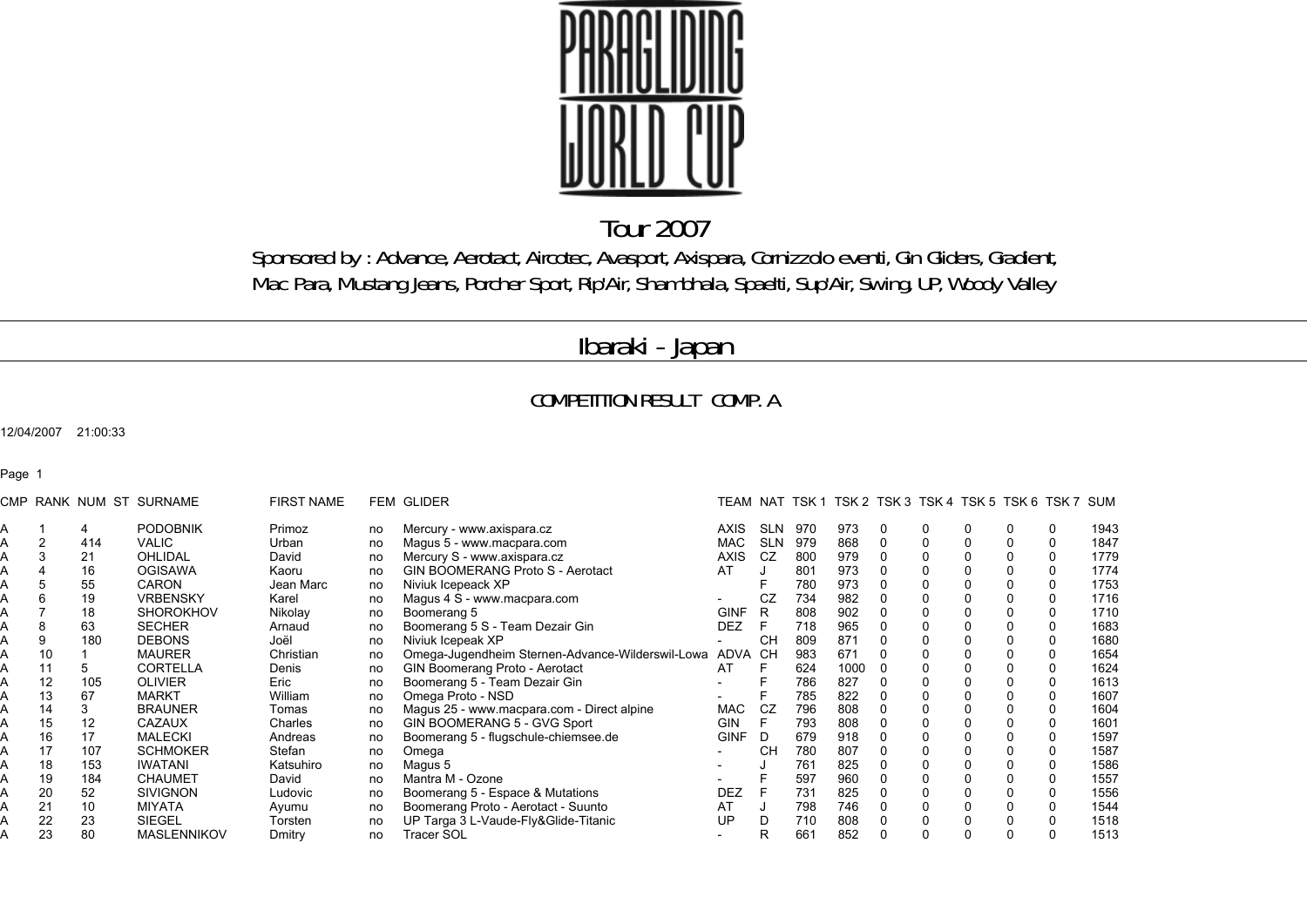## Page 2

|              |        |                | CMP RANK NUM ST SURNAME | <b>FIRST NAME</b> |     | FEM GLIDER                                        |                          |                |      |                |              |             | TEAM NAT TSK 1 TSK 2 TSK 3 TSK 4 TSK 5 TSK 6 TSK 7 SUM |          |             |      |
|--------------|--------|----------------|-------------------------|-------------------|-----|---------------------------------------------------|--------------------------|----------------|------|----------------|--------------|-------------|--------------------------------------------------------|----------|-------------|------|
| A            | 24     | 35             | <b>MERIGOUT</b>         | Toma              | no  | Tracer - pegase-particule.com                     |                          | F              | 763  | 741            | 0            | 0           | 0                                                      | 0        | 0           | 1504 |
| A            | 25     | 20             | NEUENSCHWANDER Peter    |                   | no  | UP Targa 3 ML - Spaelti AG                        | SPAE CH                  |                | 663  | 828            | 0            | 0           | 0                                                      | 0        | 0           | 1491 |
| A            | 26     | 719            | <b>VALIC</b>            | Aljaz             | no  | Magus 5 - www.macpara.com                         | MAC                      | <b>SLN</b>     | 1000 | 457            | 0            | 0           | $\mathbf 0$                                            | 0        | 0           | 1457 |
| A            | 27     | 13             | <b>ORLIK</b>            | Martin            | no  | Axis mercury - www.axispara.cz                    | <b>AXIS</b>              | CZ             | 670  | 777            | 0            | $\mathbf 0$ | 0                                                      | 0        | 0           | 1447 |
| A            | 28     | 1312           | <b>KIM</b>              | Jinoh             | no  | Omega - Gurye - Halla                             |                          | <b>KOR</b>     | 758  | 677            | 0            | 0           | $\mathbf 0$                                            | 0        | 0           | 1435 |
| A            | 29     | 90             | <b>NAGASHIMA</b>        | Shinichi          | no  | Omega proto 28 - Para World                       | $\overline{\phantom{0}}$ | J              | 654  | 778            | 0            | $\mathbf 0$ | $\mathbf 0$                                            | 0        | 0           | 1432 |
| A            | 30     | 50             | <b>HIRAKI</b>           | Keiko             | yes | Mercury - AXIS, SKY-ASAGIRI                       | <b>AXIS</b>              | J              | 622  | 778            | $\mathbf 0$  | $\mathbf 0$ | $\mathbf 0$                                            | 0        | 0           | 1400 |
| A            | 31     | 419            | <b>PREVC</b>            | Gasper            | no  | Magus 5                                           |                          | <b>SLN</b>     | 659  | 633            | 0            | $\Omega$    | $\mathbf 0$                                            | 0        | 0           | 1292 |
| A            | 32     | 712            | KOBAYASHI               | Yasushi           | no  | Boomerang 5 - Aerotact                            |                          | J              | 656  | 632            | $\mathbf 0$  | $\mathbf 0$ | $\Omega$                                               | 0        | 0           | 1288 |
| A            | 33     | 48             | <b>KROLL</b>            | Anja              | yes | GIN Boomerang 5                                   | <b>GINF</b>              | CН             | 568  | 675            | 0            | $\Omega$    | $\mathbf 0$                                            | 0        | 0           | 1243 |
| A            | 34     | 307            | <b>PARK</b>             | Shinyoung         | no  | Boomerang 4 - Bando hoist - Crane                 |                          | <b>KOR</b>     | 400  | 769            | 0            | $\mathbf 0$ | $\mathbf 0$                                            | 0        | 0           | 1169 |
| A            | 35     | 162            | YAMADA                  | Norio             | no  | Boomerang 5                                       |                          | J              | 281  | 880            | 0            | $\Omega$    | $\mathbf 0$                                            | 0        | 0           | 1161 |
| A            | 36     | 175            | <b>OZAWA</b>            | Yukihide          | no  | Axax SR7                                          |                          | J              | 802  | 297            | $\mathbf 0$  | $\mathbf 0$ | $\Omega$                                               | 0        | 0           | 1099 |
| A            | 37     | 170            | <b>KUREMOTO</b>         | Yoshiki           | no  | Boomerang 5 - Aerotact                            |                          | J              | 731  | 346            | $\mathbf 0$  | $\mathbf 0$ | $\mathbf 0$                                            | 0        | 0           | 1077 |
| A            | 38     | 726            | <b>LUCKOS</b>           | Rafal             | no  | UP Targa - CITYBOARD MEDIA                        | $\overline{\phantom{a}}$ | POL            | 657  | 216            | $\mathbf 0$  | $\Omega$    | $\mathbf 0$                                            | 0        | 0           | 873  |
| A            | 39     | 8              | <b>ARNOLD</b>           | <b>Bruno</b>      | no  | Icepeak Proto 25 - Spaelti AG                     | SPAE CH                  |                | 794  | 0              | $\mathbf 0$  | $\mathbf 0$ | 0                                                      | 0        | $\mathbf 0$ | 794  |
| A            | 40     | 26             | <b>VECERA</b>           | Radek             | no  | Avax RS7 - Gradient - Karpofly                    |                          | CZ             | 787  | $\overline{2}$ | $\mathbf{0}$ | $\Omega$    | $\Omega$                                               | 0        | 0           | 789  |
| A            | 41     | 253            | <b>VIRGILIO</b>         | Nuno              | no  | Boomerang 4 - Allianz - www.technolab-digital.com | $\overline{\phantom{a}}$ | POR 782        |      | $\overline{2}$ | $\mathbf 0$  | $\Omega$    | 0                                                      | 0        | $\mathbf 0$ | 784  |
| A            | 41     | 781            | SAYIR                   | Semih             | no  | Boomerang 5 - Redbull - Oakley                    |                          | <b>TURK782</b> |      | $\overline{2}$ | $\mathbf 0$  | $\Omega$    | $\mathbf 0$                                            | 0        | 0           | 784  |
| A            | 43     | 79             | <b>TADANO</b>           | Shoichiro         | no  | Boomerang 5 M - Aerotact -Suunto                  |                          | J              | 776  | $\overline{c}$ | $\mathbf{0}$ | $\Omega$    | $\mathbf 0$                                            | 0        | 0           | 778  |
| A            | 44     | 22             | <b>CANIGLIA</b>         | Toni              | no  | Magus 5                                           |                          | CН             | 775  | 0              | $\mathbf{0}$ | $\Omega$    | $\Omega$                                               | 0        | 0           | 775  |
| A            | 45     | 47             | <b>POLCINI</b>          | Fulvio            | no  | Avax SR7 M                                        |                          |                | 744  | 3              | $\mathbf 0$  | $\Omega$    | $\mathbf 0$                                            | 0        | 0           | 747  |
| A            | 46     | 91             | <b>WITSCHI</b>          | Michael           | no  | Omega L                                           | ADVA CH                  |                | 743  | 3              | $\mathbf{0}$ | $\Omega$    | $\mathbf 0$                                            | 0        | 0           | 746  |
| A            | 47     | $\overline{7}$ | <b>WYSS</b>             | Stefan            | no  | GIN Boomerang M-Spälti AG-skywings.ch flugschule  | SPAE CH                  |                | 741  | 2              | $\mathbf 0$  | $\Omega$    | $\mathbf 0$                                            | 0        | 0           | 743  |
| A            | 48     | 7778           | <b>REHNFELDT</b>        | Erik              | no  | Magus 5                                           |                          | <b>SWE 718</b> |      | 2              | $\Omega$     | $\Omega$    | $\mathbf 0$                                            | 0        | 0           | 720  |
| A            | 49     | 109            | SONG                    | Gin Seok          | no  | Boomerang 5 M - Fly Gin                           | GIN                      | <b>KOR</b>     | 702  | $\overline{2}$ | 0            | $\Omega$    | $\mathbf 0$                                            | 0        | 0           | 704  |
| Ą            | 50     | 700            | HA                      | Chikyong          | no  | Boomerang 5                                       |                          | KOR.           | 571  | 126            | $\mathbf 0$  | $\Omega$    | $\mathbf 0$                                            | 0        | 0           | 697  |
| A            | 51     | 150            | <b>TAKAGI</b>           | Nozomu            | no  | Mercury S - Onitobi                               |                          | J              | 692  | $\overline{2}$ | $\mathbf 0$  | 0           | $\mathbf 0$                                            | 0        | 0           | 694  |
| A            | 52     | 744            | LEPERD                  | Christophe        | no  | Niviuk Icepeak                                    |                          | F              | 679  | 3              | $\mathbf{0}$ | $\mathbf 0$ | $\mathbf 0$                                            | 0        | 0           | 682  |
| A            | 53     | 30             | <b>DIDRICHE</b>         | Erwan             | no  | Icepeak / Niviuk - Sup'air                        | SUPR F                   |                | 663  | 0              | $\mathbf 0$  | $\mathbf 0$ | $\mathbf 0$                                            | 0        | 0           | 663  |
| A            | 54     | 38             | <b>BERNAT</b>           | Robert            | no  | UP Targa XD50                                     | UP.                      | D              | 651  | $\overline{2}$ | $\mathbf 0$  | $\Omega$    | $\mathbf 0$                                            | 0        | 0           | 653  |
| A            | 55     | 710            | JUNG                    | Seyong            | no  | Boomerang 5 - FLY GIN                             | GIN                      | <b>KOR</b>     | 650  | $\overline{c}$ | $\mathbf 0$  | 0           | $\mathbf 0$                                            | 0        | 0           | 652  |
| A            | 56     | 62             | <b>BOLLINGER</b>        | Hans              | no  | <b>GIN BOOMERANG M</b>                            | <b>GINF</b>              | CH             | 643  | $\overline{2}$ | $\mathbf 0$  | $\Omega$    | $\mathbf 0$                                            | 0        | 0           | 645  |
| A,           | 56     | 447            | <b>BELLEMIN</b>         | Maxime            | no  | Niviuk Icepeak                                    |                          | F              | 645  | 0              | $\mathbf 0$  | $\mathbf 0$ | $\mathbf 0$                                            | 0        | 0           | 645  |
| A            | 58     | 65             | <b>CROCI</b>            | Manuel            | no  | Stratus 7 - Remax -Mustang Jeans                  |                          | CН             | 641  | $\overline{2}$ | $\mathbf 0$  | $\mathbf 0$ | $\mathbf 0$                                            | 0        | 0           | 643  |
| A            | 59     | 172            | <b>KUMAR</b>            | Adie              | no  | Mercury - Axispara - Supair                       | SUPR IND                 |                | 638  | $\mathbf 0$    | $\mathbf 0$  | 0           | $\Omega$                                               | 0        | 0           | 638  |
| A            | 60     | 121            | VALENZUELA              | Cecilio           | no  | Mercury - Miaventura.com                          |                          | E.             | 634  | $\mathbf 0$    | $\mathbf 0$  | $\mathbf 0$ | $\Omega$                                               | 0        | 0           | 634  |
| A,           | 61     | 86             | <b>DIMISKOVSKI</b>      | Goran             | no  | Avax SR7-Gradient-Pharmaswiss                     |                          | <b>MAC</b>     | 629  | 2              | $\mathbf 0$  | 0           | $\Omega$                                               | 0        | 0           | 631  |
| A            | 62     | 156            | UEDA                    | Shingo            | no  | Boomerang 5 - Team Daiwa                          |                          | J              | 626  | 3              | $\mathbf 0$  | $\mathbf 0$ | $\mathbf 0$                                            | 0        | $\mathbf 0$ | 629  |
| A,           | 62     | 32             | <b>RIEUSSET</b>         | Nicolas           | no  | Boomerang 5 SM-Team Dezair Gin Woody Valley       | <b>DEZ</b>               | F              | 9    | 620            | $\mathbf 0$  | 0           | $\Omega$                                               | 0        | 0           | 629  |
| A            | 64     | 160            | <b>GOTO</b>             | Takehiro          | no  | Omega 7 - Genese.inc                              |                          | J              | 622  | $\overline{2}$ | 0            | $\mathbf 0$ | 0                                                      | 0        | 0           | 624  |
| A,           | 65     | 188            | <b>MURAKAMI</b>         | Yasuko            | yes | <b>Boomerang Sport</b>                            |                          | J              | 197  | 426            | 0            | 0           | $\mathbf 0$                                            | 0        | 0           | 623  |
| $\mathsf{A}$ | 66     | 82             | <b>WISNIERSKA</b>       | Ewa               | yes | Swing Stratus 7 - Mustang Jeans                   |                          | D              | 619  | $\overline{2}$ | 0            | $\mathbf 0$ | 0                                                      | 0        | 0           | 621  |
| $\mathsf{A}$ | 66     | 313            | LAND                    | Stefan            | no  | SOL Tracer - Mormaii                              |                          | CH             | 619  | $\overline{2}$ | $\mathbf 0$  | 0           | $\mathbf 0$                                            | 0        | 0           | 621  |
| A            | 68     | 165            | <b>BAERHEIM</b>         | Anders            | no  | UP Targa 3 M                                      | UP                       | N              | 618  | $\overline{2}$ | 0            | $\mathbf 0$ | 0                                                      | 0        | 0           | 620  |
| $\mathsf{A}$ | 69     | 46             | <b>SLIVOVA</b>          | Petra             | ves | Magus 22 - www.macpara.com - Merrell              | <b>MAC</b>               | CZ             | 614  | $\overline{2}$ | 0            | 0           | $\mathbf 0$                                            | 0        | 0           | 616  |
| A            | 70     | 104            | <b>HUMBERT</b>          | Olivier           | no  | Magus 5 - envol - Ava sport                       |                          | F.             | 614  | 0              | 0            | 0           | $\mathbf 0$                                            | 0        | 0           | 614  |
|              | $70\,$ | 60             | <b>BRILLE</b>           | Caroline          | yes | Omega Proto S - Renschler                         | ADVA F                   |                | 612  | $\mathcal{P}$  | $\Omega$     | $\Omega$    | $\Omega$                                               | $\Omega$ | $\Omega$    | 614  |
| A            | 72     | 40             | ARA-SOMOHANO            | Jean-michel       | no  | Gradient SR7 - Skydreams Team                     |                          | F.             | 601  | $\overline{c}$ | 0            | $\mathbf 0$ | 0                                                      | 0        | 0           | 603  |
| Ą            | 73     | 708            | <b>BULGAKOW</b>         | Klaudia           | yes | Boomerang Sport - Skyline - Blueye                | <b>GIN</b>               | POL            | 588  | 2              | 0            |             | 0                                                      | 0        | 0           | 590  |
| A            | 74     | 201            | ZAENGLEIN               | <b>Brett</b>      | no  | <b>Boomerang Sport</b>                            |                          | <b>USA</b>     | 567  | 4              | 0            |             | 0                                                      | 0        | 0           | 571  |
| A            | 75     | 176            | <b>MIURA</b>            | Atsuko            | yes | Boomerang sport - Gin Gliders                     |                          | J              | 259  | 306            | 0            |             | $\mathbf 0$                                            | 0        | 0           | 565  |
| A            | 76     | 168            | LIM                     | Moonseob          | no  | Omega 7 - halla                                   |                          | <b>KOR</b>     | 559  | $\overline{2}$ | 0            | U           | $\Omega$                                               | 0        | 0           | 561  |
| A            | 77     | 206            | <b>ESNA ASHARI</b>      | Alireza           | no  | Boomerang 4 SM                                    |                          | <b>IRN</b>     | 556  | $\overline{c}$ | 0            |             | 0                                                      | 0        | 0           | 558  |
| A            | 78     | 108            | <b>WADA</b>             | Koji              | no  | Omega 7                                           |                          | J              | 552  | $\overline{c}$ | 0            | 0           | 0                                                      | 0        | 0           | 554  |
|              | 79     | 237            | KAGAYAMA                | Tsutomu           | no  | Niviuk Icepeak                                    |                          | J              | 549  | $\overline{2}$ | 0            | 0           | 0                                                      | 0        | 0           | 551  |